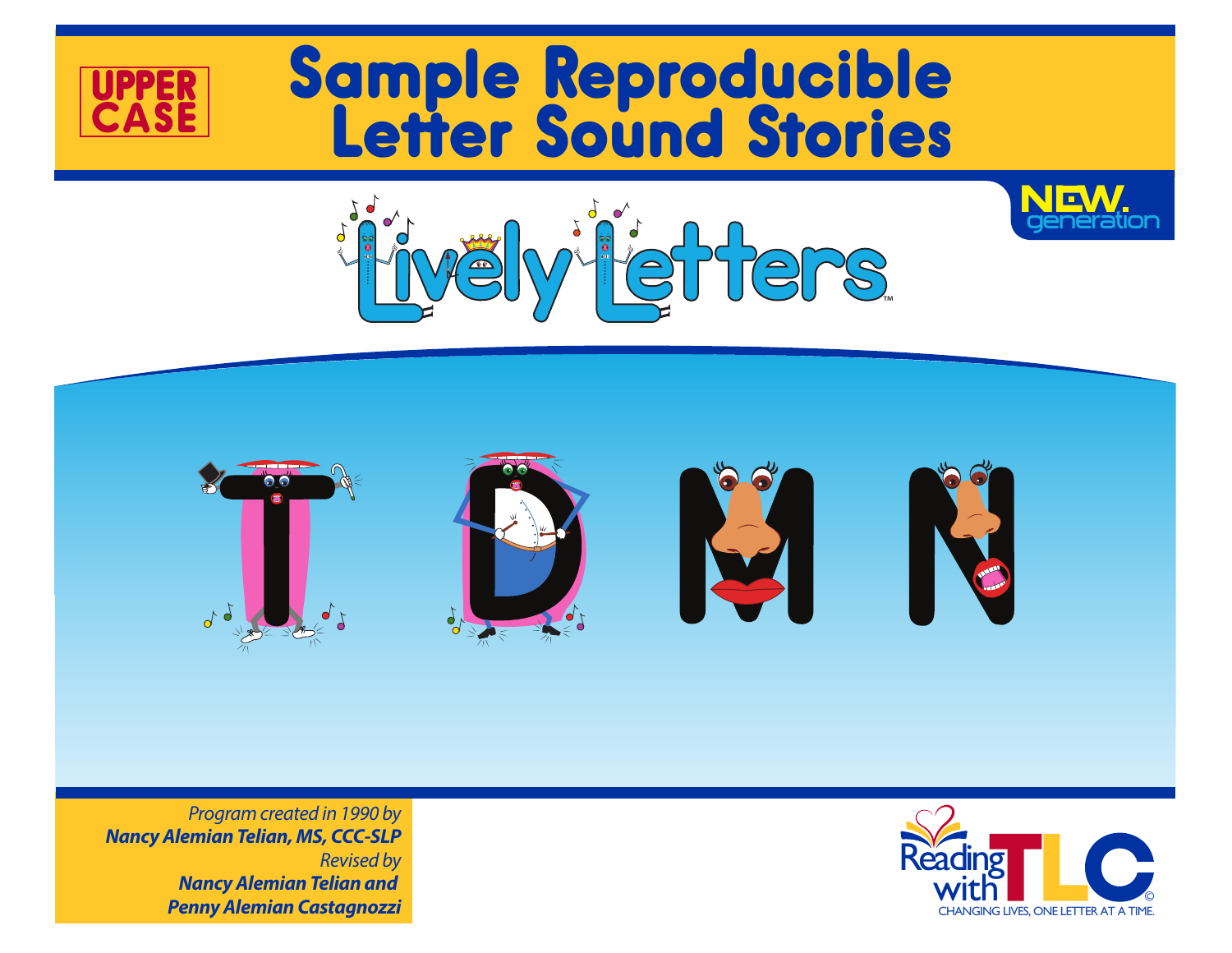**Reproducible Dialogue Boxes for Presenting the Lively Letters™ Lowercase Characters** *Photocopy, cut, and adhere the dialogue boxes to the back of the Lively Letter picture cards.*

# **T- Quiet Tongue Dancing Sound**

"What are you doing when you make this sound? 'T.' Can you make that sound? 'T.' That's right! You're using your tongue! What is your tongue doing? (Make quiet tapping sounds with tongue to imitate tap dancing sound, 'T-t-t-t-t-t,' while lightly tapping fingernails on the desktop.) It sounds like your tongue is tapping, dancing up there, behind your teeth, doesn't it? We can call this the tongue dancing sound. Let's see if our voices are on or off. 'T.' Oh, our voices are off, so this is the quiet tongue dancing sound! (Introduce picture.) This tongue is quietly dancing, on the top of the mouth behind the teeth. Tap your fingers quietly on the table while you make that sound. He has sneakers on, so he won't make much noise. He keeps his arms out for balance while he quietly dances. You can hold your arms out like that too while you make that sound.'T.'" (Students may enjoy acting out this letter, putting their arms out and tap dancing while making the sound.)

**Hand cue:** Tap fingers or fingernails quietly on the table.

#### Pronounced as in "ten"

### **D – Noisy Tongue Dancing Sound**

"Did you know that the quiet tongue dancing sound, 'T,' has a noisy partner? You're still going to tap your tongue up there behind your teeth, but this time, put your voice on. What sound does it make? 'D.' Can you make that sound? 'D.' (Show picture.) This is our noisy tongue dancing sound. Tap the table loudly while you make that sound. 'D.' He's still a tongue that's tapping up there, but he likes to make a lot of noise. Do you see his very big tummy? He likes to tap on it like it's a noisy drum, 'D-d-d-d!' (Tap your hands onto your stomach, like it's a drum.) You can tap on your tummy too when you make that sound. See his big, noisy, tap dancing shoes? They remind us that he makes a lot of noise when he dances. Whenever you see that huge tummy that looks like a drum, tap on it like it's a drum and make the noisy tongue dancing sound, 'D-d-d-d.'"

**Hand cue:** Tap loudly on the table as if banging on a drum, or tap on your stomach like it's a noisy drum. Pronounced as in "dog"